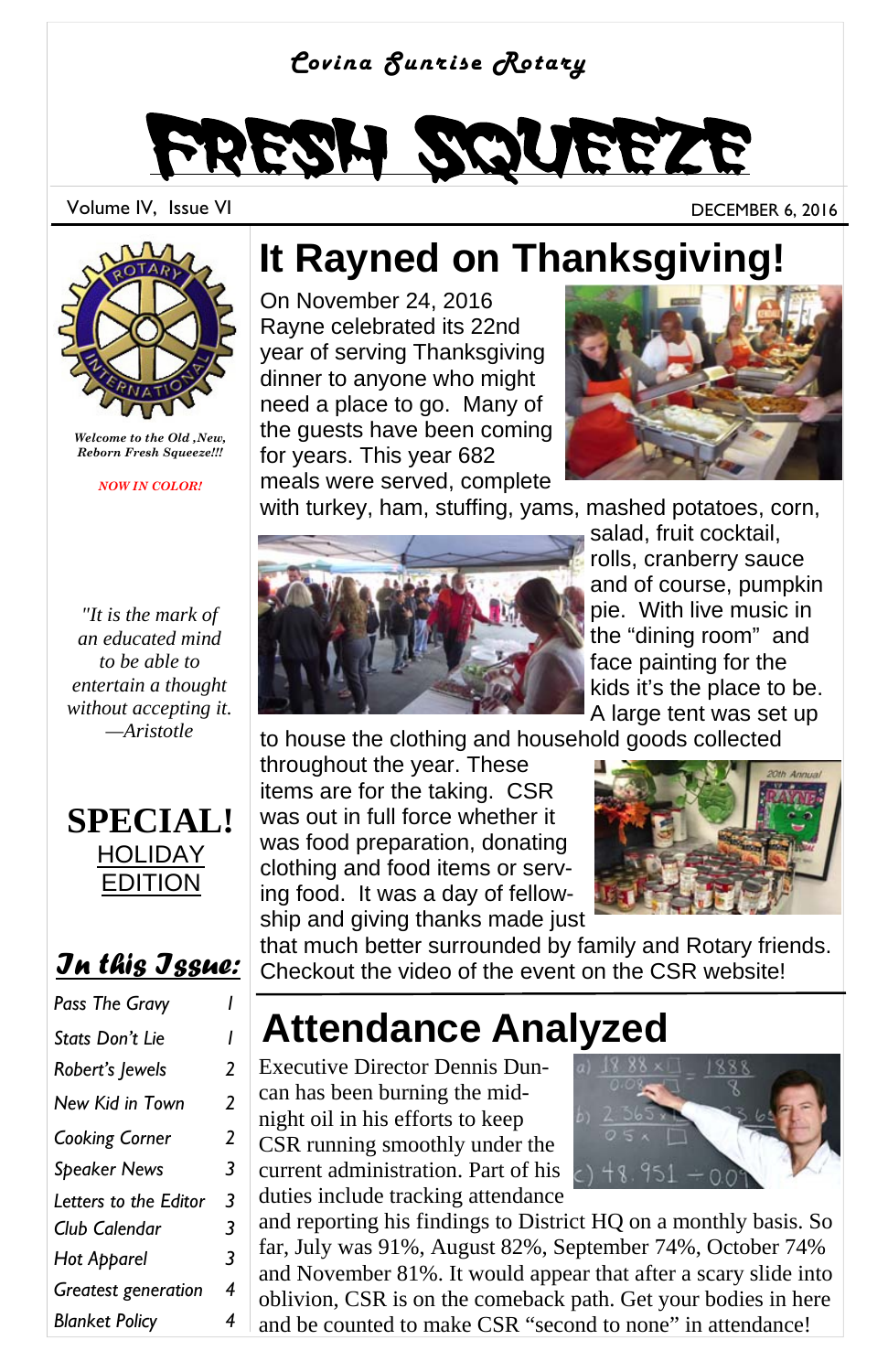### **The President's Jewels & Gems**

November was another busy month for CSR. Inducting a new member is always a highlight for our club....welcome Diane Bonner. She will be a great addition and already with the personality to hang with the best of us!! She did ruin our tradition of new members not showing up to the next meeting, but her sponsor never relayed the information....Terry?? What a great Thanksgiving day at Rayne with many volunteers and distributing 682 meals. A new layout really created space , organization and excitement!! Plenty of food, clothing and care were all displayed. Thanks Jon and Pam for hosting. You both always



amaze me!! Truly enjoy having my four sons helping out the last ten years. I was proud to have the club participate in the Covina Christmas Parade with our Interact club this month to let our community know which club is "second to none". All and all, we have so much to be thankful for........ Our family, friends, and Rotary family!!!

Yours in Rotary, *— Robert*

### **Members: More Quantity and Quality**



CSR has been blessed with a bounty of new members this year. A remarkable feat with other clubs shrinking and actually shutting down. Diane Bonner is our newest member. A former educator and current Property Management master, she was a speaker at a CSR meeting and just could not stay away! Her bio reveals an amazing woman of many talents, too many to list here. Read all about her on the CSR website and also consider updating YOUR bio there as well!

#### **Rotary Recipe Roundup Easy Basic Chocolate Chip Cookie Recipe**

1 box Yellow Cake Mix 2 Eggs ½ Cup of Vegetable Oil ½ tsp Vanilla ½ Cup of Chocolate Chips



Mix together until combined. Drop by rounded teaspoonful on baking sheet. Bake at 350 for 10-12 minutes

**You can use any kind of cake mix and add ins! Here's some variations:**  —Chocolate Cake Mix-1/2 Cup Peanut Butter Baking Chips-1/4 chopped peanuts. —Spice Cake Mix-1 Cup chopped pecans

- (drizzle with icing when warm and add a sprinkle of cinnamon).
- —Marble Cake Mix-1 Cup Butterfinger Baking Chips.
- —Chocolate Cake Mix-1 Cup Peppermint Baking Chips (great for the holidays).
- —Red Velvet Cake Mix-1 Cup White Chocolate Chips-make icing w/powdered sugar & Baileys-sprinkle with Red & Green holiday sprinkles. *—Shannon*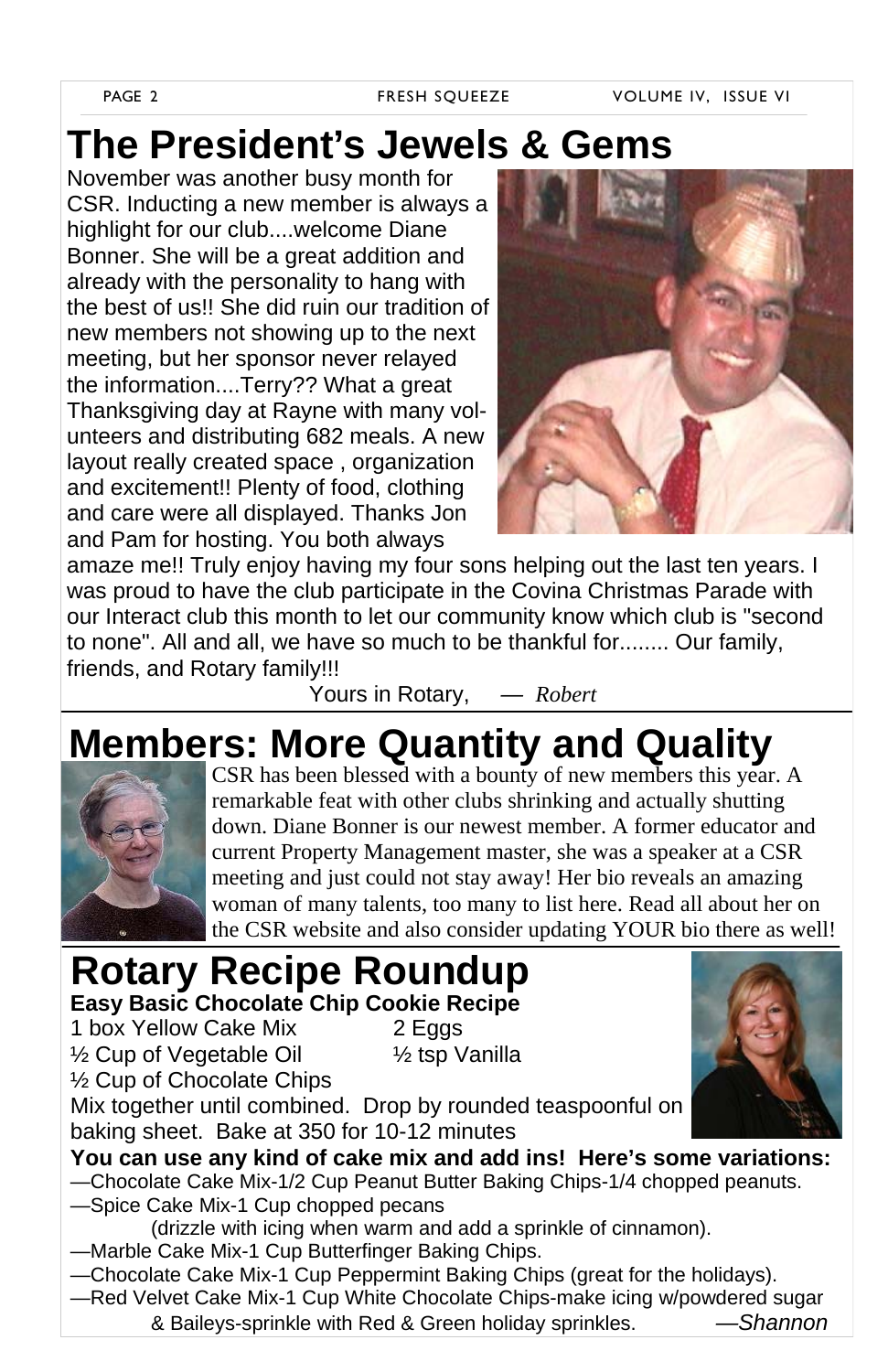# **Speaking About That…**

TODAY: Michael LaFond, Magician CANCELLED REASON: He wanted to get paid (all tricks, no treats)! *The Line Up:*

12/13 Janie Duncan — The History of Buttons (not Red) 12/21 Santa Claus— How I Got To Know Where All the Bad Girls Live.

# **Actual Letters To The Editor**

Yesterday afternoon, I went over to my local Walmart to get a 9mm handgun for home/personal protection. When I was ready to pay for the pistol and some ammo, the cashier said, "Strip down, facing me." Making a mental note to complain to the NRA about the gun control wackos running amok, I did just as she had instructed. When the hysterical shrieking finally subsided, I found out she was referring to how I should place my credit card in the card reader!!! As an intelligent senior citizen, I do not get flustered often. But this time, it took me a while to get my pants back on. I've been asked to shop elsewhere in the future. They need to make their instructions to seniors a little more clear. I still don't think I looked that bad......Just need to wear underwear more often! *— Judy Starns*

# **Calendar of Things In Your Future**

12/06 TODAY— meeting @ Brew & Meatball. (Did you go to SHCC?) 12/09 Charter Oak Holiday Parade 6pm (Mangrove/Cienega/BonnieCv) 12/10 Covina Downtown Wine Walk 5-8pm (tickets @Azo). 12/18 CSR Holiday Party @ Potter's house. 1-5 pm (appetizers). 12/20 DARK TUESDAY (see next item) 12/21 Wednesday Holiday Breakfast Meeting (moved from Tuesday).

12/27 DARK for the Holidays.

### **Hats and Sox to the Troops**

On November 10, CSRotarians and CHS Interact Club assembled and stuffed over 150 stockings for our troops overseas. This annual effort has been a very successful collaboration of the two clubs and has collected generous donations of snacks, trail mix, candy, beef jerky, hand-written holiday cards, socks, gloves, and stocking hats to our troops overseas. This year's stockings have already been shipped to Kuwait and are being transferred to troops in Afghanistan. We are

supported by Cynthia Martinez, founder and president, of *Words of Comfort, Hope, and Promise* to arrange the overseas shipments.